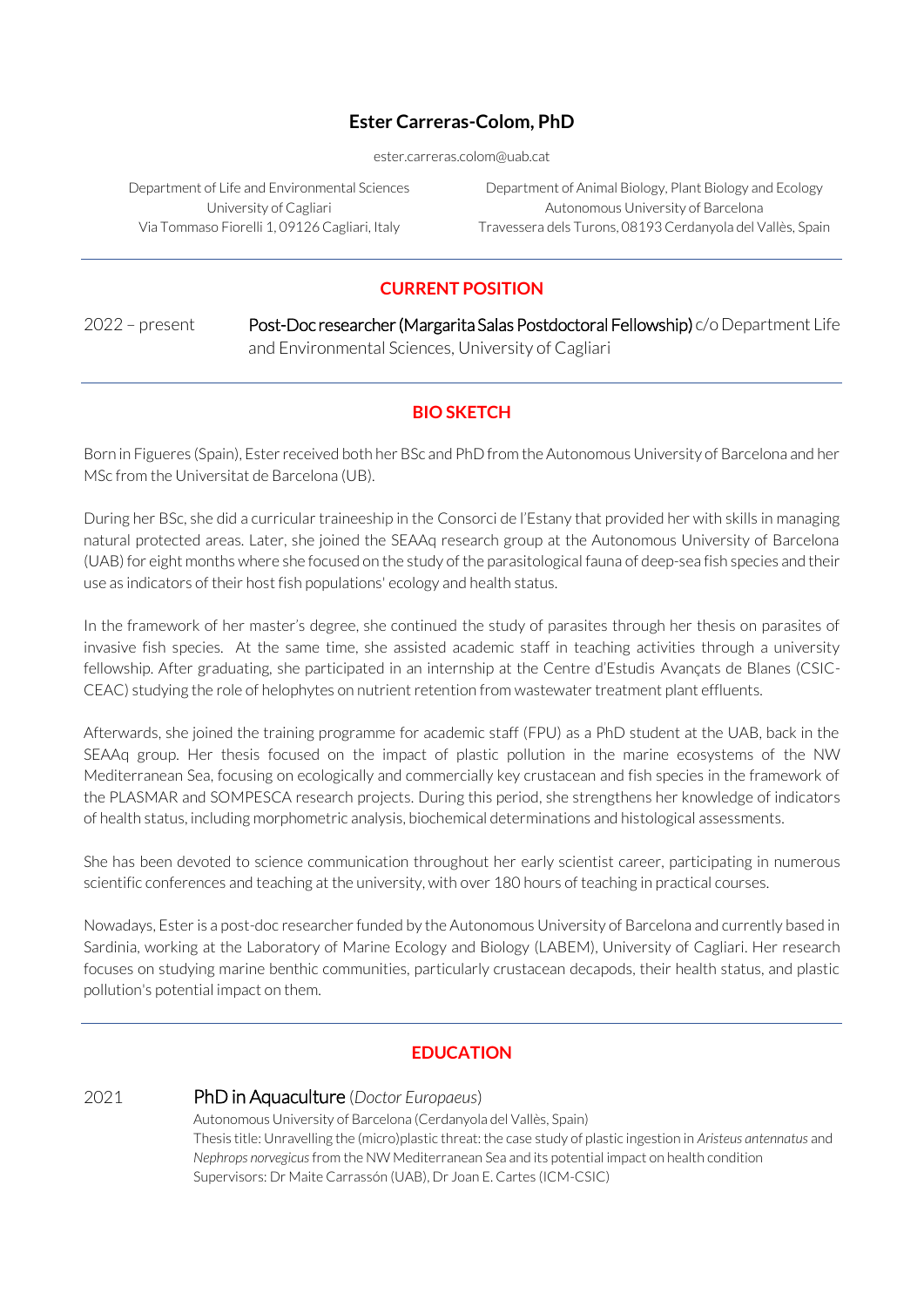# 2016 Master's Degree (MSc) in Ecology, Environmental Management and Restoration

University of Barcelona (Barcelona, Spain) Thesis title: "Parasite fauna of introduced fish species *Lepomis gibbosus* and *Micropterus salmoides* from Lake Banyoles (NE Spain)"

### 2015 Bachelor's Degree (BSc) in Environmental Biology

Autonomous University of Barcelona (Cerdanyola del Vallès, Spain) Thesis title: "Fish parasites as indicators of fishing impact in two submarine canyons from the NW Mediterranean Sea"

# **RESEARCH PROJECTS AND PROFESSIONAL EXPERIENCE**

| 2022      | Postdoctoral Research Fellow c/o University of Cagliari (Italy)                                |
|-----------|------------------------------------------------------------------------------------------------|
| 2020      | Visiting PhD student c/o Institute of Marine Sciences (ICM-CSIC), Barcelona (Spain)            |
| 2019-2022 | Project: Microplastics in marine ecosystems of the NW Mediterranean Sea: presence,             |
|           | sources and potential impact (PLASMAR, Role: Research Assistant)                               |
| 2019      | Visiting PhD student c/o School of Interdisciplinary Studies, University of Glasgow            |
|           | (Scotland)                                                                                     |
| 2018-2021 | Project Evaluation of the health status of marine organisms of fishing interest in Catalonia   |
|           | (SOMPESCA, Role: Research Assistant)                                                           |
| 2018      | Project: Identification of the causes for the slimming in monkfish in certain locations in the |
|           | Catalan coast (Role: Research Assistant)                                                       |
| 2017-2021 | Training programme for Academic Staff (FPU, Spanish Government) c/o Autonomous                 |
|           | University of Barcelona (Spain)                                                                |
| 2016      | JAE Intro internship c/o Centre for Advanced Studies of Blanes (CSIC-CEAB, Spain)              |
| 2015      | Internship (Collaboration Grant, Spanish Government) c/o SEAAq research group,                 |
|           | Autonomous University of Barcelona (Spain)                                                     |

# **TEACHING ACTIVITY**

| 2017-2020 | 'Aquaculture and Ichthiopathology' for the BSc in 'Veterinary Medicine' (UAB, Spain)     |
|-----------|------------------------------------------------------------------------------------------|
| 2017-2020 | 'Applied Protistology' for the BSc in Microbiology (UAB, Spain)                          |
| 2017-2019 | 'Parasitology' for the BSc in Microbiology and BSc in Environmental Biology (UAB, Spain) |
| 2017      | 'Zoology' for the BSc in Environmental Science (UAB, Spain)                              |
| 2017      | 'Marine Biology' for the BSc in Environmental Biology (UAB, Spain)                       |

# **PUBLICATIONS OVERVIEW\***

| n. articles                   | $\overline{a}$ |
|-------------------------------|----------------|
| n. citations                  | 58             |
| H index                       | К              |
| * last update: 20 April, 2022 |                |